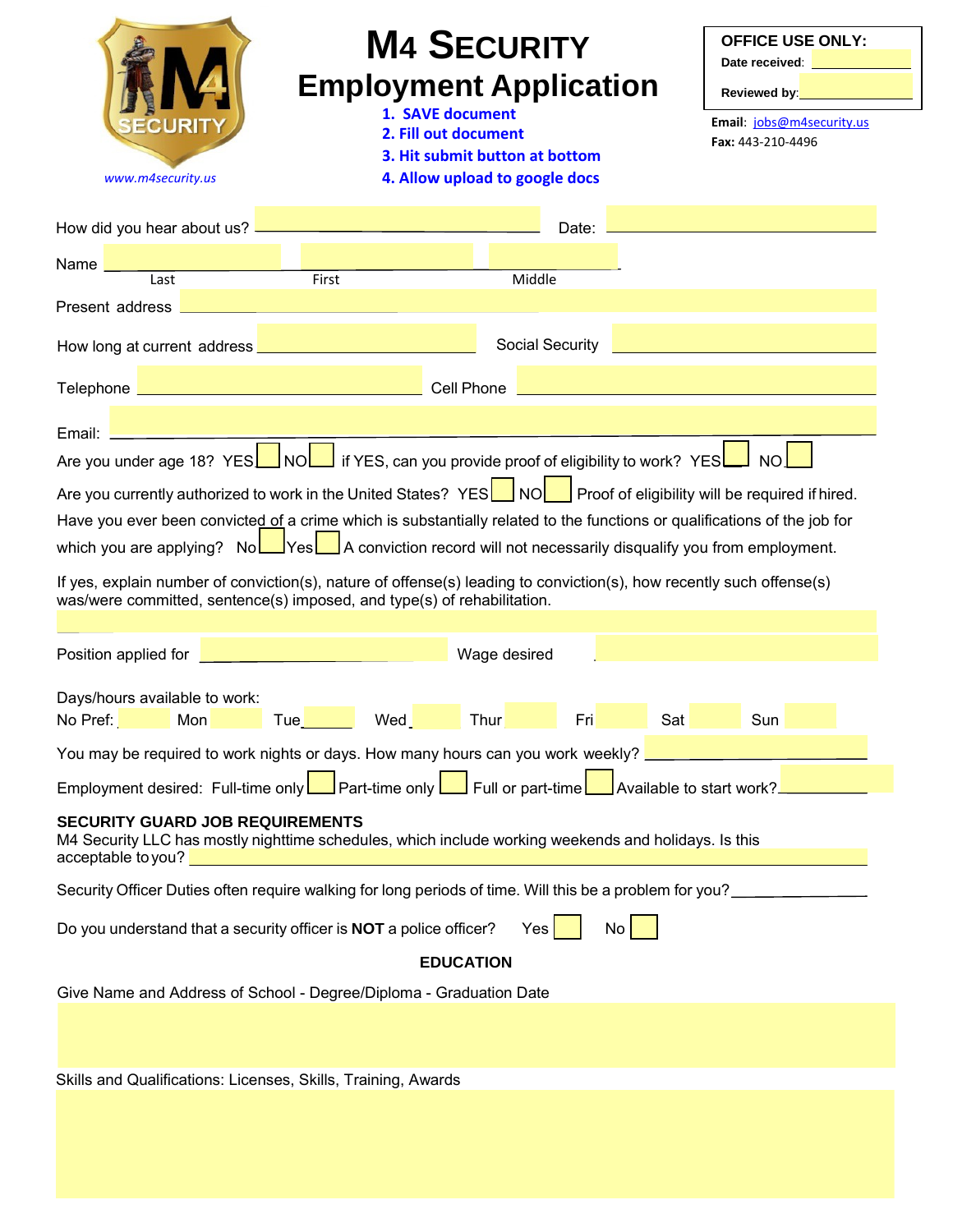

| DO YOU HAVE A DRIVER'S LICENSE?<br>Yes I                                                                                     |                 |                |  |  |  |  |
|------------------------------------------------------------------------------------------------------------------------------|-----------------|----------------|--|--|--|--|
| What is your means of transportation to work?                                                                                |                 |                |  |  |  |  |
| How many?<br>No <sub>l</sub>                                                                                                 |                 |                |  |  |  |  |
| Have you had any moving violations during the past three years? Yes $\boxed{\phantom{a}}$ No $\boxed{\phantom{a}}$ How many? |                 |                |  |  |  |  |
| DO YOU HAVE A MD SECURITY GUARD CERTIFICATION? Yes                                                                           | Nol -           |                |  |  |  |  |
| DO YOU HAVE A WEAR AND CARRY PERMIT? Yes                                                                                     | Nol -           |                |  |  |  |  |
| Any other industry certifications or permit? _                                                                               |                 |                |  |  |  |  |
|                                                                                                                              |                 |                |  |  |  |  |
|                                                                                                                              | <b>MILITARY</b> |                |  |  |  |  |
| HAVE YOU EVER BEEN IN THE ARMED FORCES?<br>Yesl                                                                              |                 |                |  |  |  |  |
| ARE YOU NOW A MEMBER OF THE NATIONAL GUARD?<br>Yes<br>No                                                                     |                 |                |  |  |  |  |
| Specialty                                                                                                                    | Date Entered    | Discharge Date |  |  |  |  |

## WORK EXPERIENCE

| Name of employer                                                                                                                  | Name of last<br>supervisor | <b>Employment dates</b> | Pay or salary |  |
|-----------------------------------------------------------------------------------------------------------------------------------|----------------------------|-------------------------|---------------|--|
| Address                                                                                                                           |                            | From                    | Start         |  |
| City, State, Zip Code                                                                                                             |                            | To                      | Final         |  |
| Phone number                                                                                                                      | Your last job title        |                         |               |  |
| Reason for leaving (be specific)                                                                                                  |                            |                         |               |  |
| List the jobs you held, duties performed, skills used or learned, advancements or promotions while you<br>worked at this company. |                            |                         |               |  |
|                                                                                                                                   |                            |                         |               |  |
|                                                                                                                                   |                            |                         |               |  |
|                                                                                                                                   |                            |                         |               |  |

| Name of employer                                                                                                                  |  | Name of last<br>supervisor | <b>Employment dates</b> |  | Pay or salary  |  |
|-----------------------------------------------------------------------------------------------------------------------------------|--|----------------------------|-------------------------|--|----------------|--|
| Address<br>City, State, Zip Code                                                                                                  |  |                            | From<br>To              |  | Start<br>Final |  |
| Phone number                                                                                                                      |  | Your Last Job Title        |                         |  |                |  |
| Reason for leaving (be specific)                                                                                                  |  |                            |                         |  |                |  |
| List the jobs you held, duties performed, skills used or learned, advancements or promotions while you<br>worked at this company. |  |                            |                         |  |                |  |
|                                                                                                                                   |  |                            |                         |  |                |  |
|                                                                                                                                   |  |                            |                         |  |                |  |